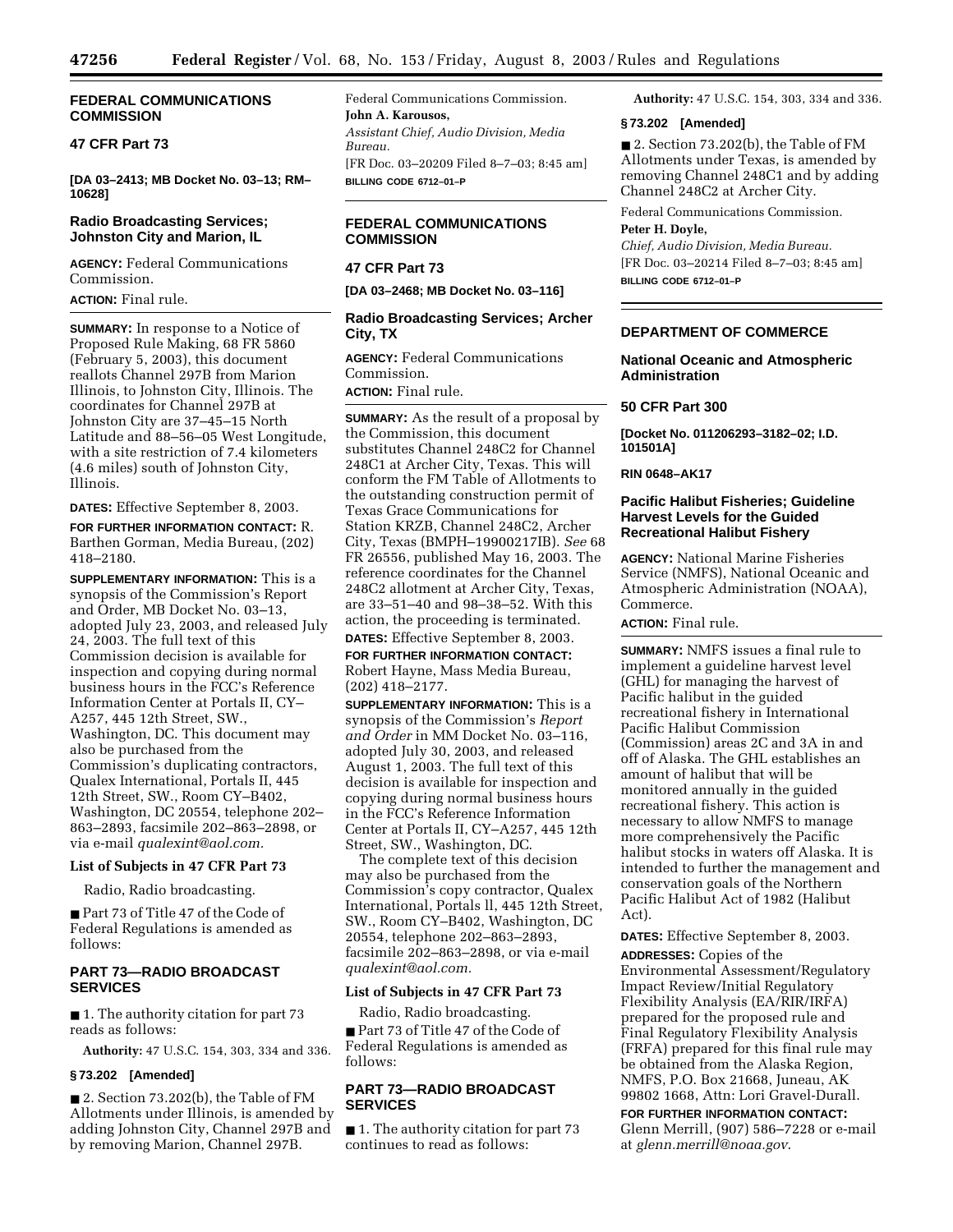**SUPPLEMENTARY INFORMATION:** The Commission makes recommendations regarding management of the Pacific halibut fishery under the Convention between the United States and Canada. The Commission's recommendations are subject to approval by the Secretary of State with concurrence of the Secretary of Commerce (Secretary). Additional management regulations that are not in conflict with regulations adopted by the Commission, may be developed by the North Pacific Fishery Management Council (Council) to allocate harvesting privileges among U.S. fishermen.

The Halibut Act provides NMFS, in consultation with the Council, with authority to implement such allocation measures through regulatory amendments approved by the Secretary. In addition to the Commission regulations, the commercial halibut fishery off Alaska is managed under the halibut Individual Fishing Quota (IFQ) Program implemented in 1995.

Each year the Commission staff assesses the abundance and potential yield of Pacific halibut using all available data from the commercial fishery and scientific surveys. Harvest limits for ten regulatory areas are determined by fitting a detailed population model to the abundance and harvest data from each area. A biological target level for total removals in a given area is then calculated by multiplying a fixed harvest rate presently 20 percent to the estimate of exploitable biomass. This target level is called the ''constant exploitation yield'' (CEY) for that area in the coming year. Each CEY represents the target level for total removals (in net pounds) for that area. The Commission then estimates the sport and personal use, subsistence harvests, wastage, and bycatch mortalities for each area. These are subtracted from the CEY and the remaining amount of fish may be set as the catch quota or ''setline CEY'' for each area's directed commercial fixed gear fishery. The setline CEY is a fixed quota, but other removals of fish are not allocated a specific quota.

Harvests by the guided recreational fishery and other non-commercial harvests are thus unrestricted within the CEY because no specific amount is allocated to the guided fishery. This represents an open-ended allocation to the guided recreational fishery from quota available to the commercial halibut fishery. Hence, as the guided recreational fishery expands, its harvests reduce the pounds available to be fished in the commercial halibut fishery and, subsequently, the value of quota shares (QS) in the IFQ Program.

The Council recognized the growth of harvests in the guided recreational

fishery and adopted a problem statement in 1995 that recognized that ever increasing harvests in this fishery may make achievement of Magnuson-Stevens Act National Standards more difficult. Of concern was the Council's ability to maintain the stability, economic viability, and diversity of the halibut industry, the quality of the recreational experience, the access of subsistence users, and the socioeconomic well-being of the coastal communities dependent on the halibut resource. This policy statement led to the development of a GHL policy that would address allocative concerns in the Council's problem statement. More detail on the development of the GHL policy is provided in the preamble to the proposed rule, published in the **Federal Register** on January 28, 2002 (67 FR 3867).

#### **Development of the GHL**

This final rule establishes a GHL policy which specifies a level of harvest for the guided recreational fishery. If the GHL is exceeded, then NMFS will notify the Council within 30 days of receiving information that the GHL has been exceeded. At that time the Council may initiate analysis of possible harvest restrictions and NMFS may initiate subsequent rulemaking to reduce guided recreational harvests. This final rule does not establish specific harvest restrictions for the guided recreational fishery. This final rule does not prevent the Council from recommending management measures before the guided recreational fishery exceeds a GHL, nor does it obligate the Council to take specific action if the GHL is exceeded. Under this GHL policy, NMFS would notify the Council if a GHL for the guided recreational harvests has been met or exceeded.

This final rule is the result of ongoing efforts by the Council to address allocation concerns between the commercial IFQ halibut fishery and the guided recreational fishery. The Council has discussed the expansion of the guided recreational halibut fishery since 1993. In September 1997, the Council adopted two management actions affecting the halibut guided recreational fishery, culminating more than 4 years of discussion, debate, public testimony, and analysis.

First, the Council adopted recording and reporting requirements for the halibut guided recreational fishery. To implement this requirement, the Alaska Department of Fish and Game (ADF&G) Sport Fish Division, instituted a Saltwater Charter Vessel logbook (Logbook) in 1998. It complemented additional sportfish data collected by

the State of Alaska (State) through the Statewide Harvest Survey (Harvest Survey), conducted annually since 1977, and the on-site (creel and catch sampling) surveys conducted separately by ADF&G in Southeast and Southcentral Alaska.

The Council's second management action recommended GHLs for the guided recreational halibut fishery in Commission regulatory areas 2C and 3A. The GHLs were based on the guided recreational sector receiving an allocation of 125 percent of its 1995 harvest. This amount was equivalent to 12.76 percent and 15.61 percent of the combined commercial/guided recreational halibut quota in areas 2C and 3A, respectively.

The Council stated its intent that guided recreational harvests in excess of the GHL would not lead to a mid-season closure of the fishery, but instead would trigger other management measures to take effect in years following attainment of the GHL. These measures would restrict the guided recreational fishery and maintain harvests within the GHL allocation. The overall intent was to maintain a stable guided recreational season of historic length, using areaspecific harvest restrictions. If end-ofseason harvest data indicated that the guided recreational sector likely would reach or exceed its area-specific GHL in the following season, NMFS would implement measures to reduce guided recreational halibut harvest.

Given the one-year lag between the end of the fishing season and availability of that year's harvest data, management measures in response to the guided recreational fleet's meeting or exceeding the GHL would take up to two years to become effective. However, the Council did not recommend specific management measures to be implemented by NMFS if the GHL were reached.

In December 1997, the NMFS Alaska Regional Administrator informed the Council that publishing the GHL as a regulation without specific management measures would have no regulatory effect on the guided recreational fleet. Further, because the Council had not recommended specific management measures by which to limit harvests if the GHL were reached, no formal approval decision by the Secretary would be required for the Council's proposed GHL policy. Hence, a GHL proposed rule would not be developed and forwarded for review by the Secretary.

After being notified that its 1997 GHL policy recommendation would not be submitted for Secretarial review, the Council initiated a public process to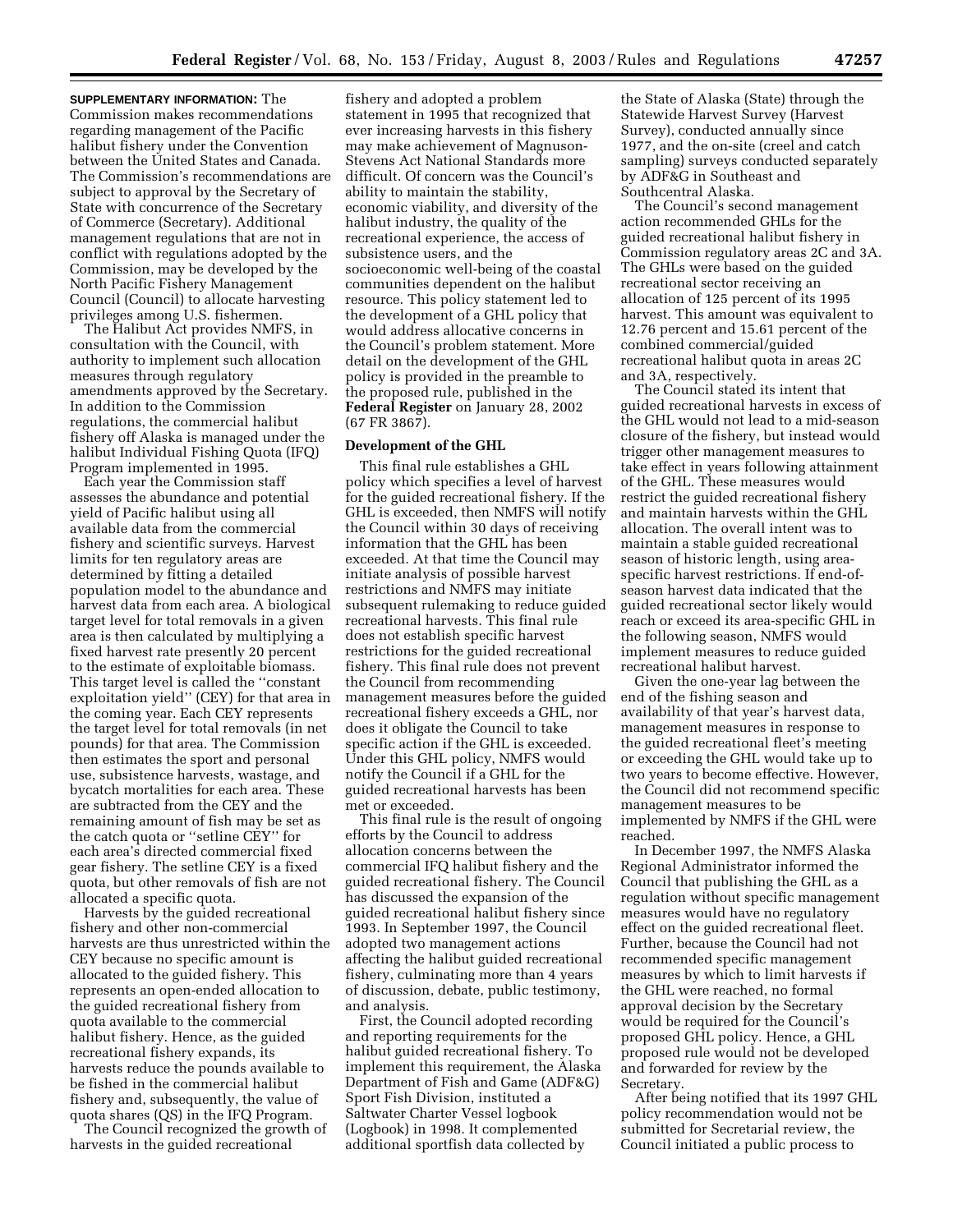develop potential harvest restrictions to implement if the GHL were exceeded. The Council formed a GHL Committee to recommend alternative management measures for analysis that would constrain guided recreational harvests below the GHL. In April 1999, the Council identified alternatives for analysis.

In February 2000, after 7 years of discussing the guided recreational halibut fishery, the Council adopted a redefined guided recreational GHL and a system of management measures for recommendation to the Secretary. The Council's recommendation would have established a suite of varying harvest restrictions that would be triggered depending on the degree to which the GHL was exceeded. Once the GHL is reached or exceeded, these measures would be implemented by notice published in the **Federal Register**. Essentially, the Council's recommendation included a ''framework'' of restrictions that were explicitly designed to be implemented without proceeding through public notice and comment before becoming effective.

NMFS sent a letter to the Council on April 2, 2002, informing the Council that ''[t]he current framework cannot be implemented as conceived by the Council because the Administrative Procedure Act (APA) requires that any regulatory action have prior notice and opportunity for public comment before becoming effective.''

The notification process described in the proposed rule contemplated compliance with the APA in establishing the framework of harvest restrictions that would be scaled to match the extent to which the guided recreational fishery exceeded the GHL. This framework of potential restrictions, which would be automatically triggered depending on how much the GHL is exceeded, was designed by the Council to minimize the time between exceeding a GHL and the implementation of one or more restrictions. Public comment was specifically invited on the range of restrictions and the link between this range and the level that the guided recreational fishery exceeded the GHL.

This process of implementing preconceived and non-discretionary restrictions by notice, depending on how much the GHL is exceeded, however, would not have provided for additional public comment at the time of implementing a restriction. The NMFS letter to the Council indicated that this lack of additional public comment would not be consistent with the APA.

The public comment required by the APA can be waived only for ''good cause.'' The harvest restrictions in the proposed rule likely could not be implemented under the ''good cause'' exemption of the APA. The APA provides for a ''good cause'' finding only when the agency finds that notice and opportunity for public comment would be impracticable, unnecessary, or contrary to the public interest (5 U.S.C. 553(b)(B)). These terms are narrowly defined. Because this ''good cause'' finding would need to be made at the time the harvest restrictions are implemented, NMFS could not conclude in advance that a ''good cause'' finding would exist in every instance the GHL was exceeded and harvest restrictions triggered. This requirement would effectively undermine the goal of the framework measures to expedite implementation of harvest restriction measures on the guided recreational fishery.

NMFS presented this letter to the Council at its April 2002 meeting, but no action was taken. NMFS sent a second letter to the Council on September 6, 2002, which further clarified factors that may affect the approval of the GHL program and suggested alternative ways to meet the Council's intent.

The September 6, 2002, letter noted that the proposed rule could be approved only if it were changed to explicitly provide for an opportunity for public comment before implementing any harvest restrictions. This change would increase the amount of time between when the GHL is exceeded and implementing any harvest restrictions, because the APA rulemaking process would require an analysis of alternatives to the proposed harvest restrictions recommended by the Council under the requirements of the Regulatory Flexibility Act, the National Environmental Policy Act, Executive Order (E.O.) 12866 (which requires a Regulatory Impact Review), and other applicable laws.

The Council discussed this letter in October 2002. The Council indicated that its preferred course of action would be to implement the GHL policy as a rule and to develop possible harvest restriction measures as necessary at a later time through a separate analytical and rulemaking process. Under this scenario, the Council would undertake its usual process of forwarding recommendations to NMFS based on analysis of alternatives each time recreational guided harvests exceed the GHL.

On December 2, 2002, NMFS informed the Council by letter that NMFS intended to proceed as recommended by the Council in October, with a final rule to implement the GHL policy without the associated harvest restriction measures. NMFS presented this letter to the Council at its December 2002 meeting. This letter noted that if the GHL were exceeded, subsequent harvest restrictions could be implemented as needed under normal APA rulemaking with the accompanying analyses (e.g., EA/RIR/ IRFA). In other words, this final rule would establish the GHL policy and require NMFS to notify the Council when a GHL is exceeded, which could serve as a trigger for subsequent rulemaking.

Hence, this final rule deviates from the proposed rule (January 28, 2002, 67 FR 3867) by omitting all of the proposed restrictions. The specific changes in this final rule from the proposed rule are described in the Changes from the Proposed Rule section of this final rule.

### **Guideline Harvest Level**

The GHL establishes a pre-season estimate of acceptable annual harvests for the guided recreational halibut fishery in Commission areas 2C and 3A. To accommodate limited growth of the guided recreational fleet while approximating historical harvest levels, the GHL for each area is based on 125 percent of the average of 1995–99 guided recreational harvest estimates as reported by the ADF&G's Harvest Survey. The average harvest during the 1995–1999 time period was chosen as being representative of recent trends in guided fishery harvests with the additional 25 percent over this average added to accommodate limited future growth based on estimated guided fishery harvest trends. The GHLs equal 1,432,000 lb (649.5 mt) net weight in area 2C, and 3,650,000 lb (1,655.6 mt) net weight in area 3A. These amounts equate to 13.05 percent, and 14.11 percent, respectively, of the combined guided recreational and commercial allowable harvest.

The GHLs are established as a total maximum poundage, which is responsive to annual reductions in stock abundance. In the event of a reduction in either area's halibut stocks, as determined by the Commission, the area GHL is reduced incrementally in a stepwise fashion in proportion to the stock reduction. The GHL is reduced by fixed percentages if the stock abundance falls below the average 1999–2000 stock abundance. The 1999–2000 time frame was chosen because these were the two years most recent to the Council's action.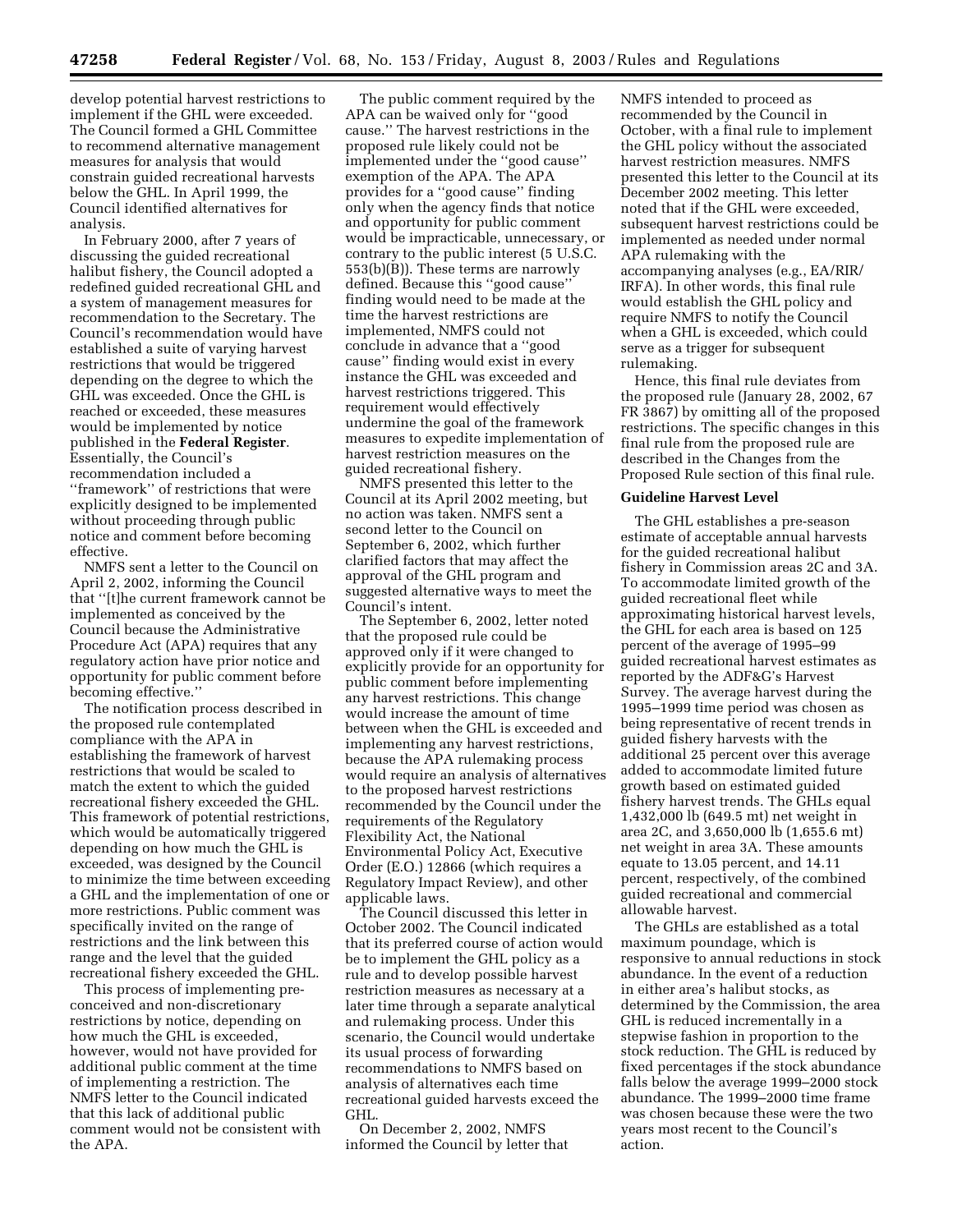To compare the stock abundance among years using a uniform measure, the stock abundance will be compared to the average 1999–2000 CEY using the CEY established for that year by the Commission. The CEY is the total target biomass that may be removed each year. The Commission sets the CEY based on the best available information and the professional judgment of the Commission. As such, it may reflect uncertainty, or changes in the stock assessment modeling. However, comparing the CEY each year to the average 1999–2000 CEY, provides the best available measure of stock abundance trends between years.

The GHL in each area is reduced in stepwise increments based on a reduction in the CEY. This reduction would occur the year following the availability of the data indicating that a GHL in a given area has been exceeded. This stepwise incremental reduction was chosen by the Council to provide some consideration for the natural variability of halibut stocks and not require the adoption of a new GHL every year if the stock varies only slightly. For example, if the halibut stock in area 2C were to fall from 15 to 24 percent below its 1999–2000 average CEY, then the area 2C GHL would be reduced by 15 percent from 1,432,000 lb (649.5 mt) to 1,217,200 lb (552.1 mt). If the Area 2C stock abundance were to fall at least 25 to 34 percent, then the GHL would be reduced by an additional 10 percent from 1,217,200 lb (552.1 mt) to 1,095,480 lb (496.9 mt). If the stock abundance continued to decline by at least 10 percent increments, the GHL in Area 2C would be reduced by an additional 10 percent once the stock abundance was reduced by at least 10 percent.

If abundance returns to its prereduction level (the 1999–2000 average CEY), the GHL would be stepped back up in the following year by commensurate incremental percentage points to its initial level of 125 percent of the average of 1995–99 guided recreational harvest estimates. As an example, if the Area 2C stock abundance was 19 percent lower than the 1999–2000 average stock abundance, the GHL would be 15 percent lower than the initial level. The Area 2C GHL would be 1,217,200 lbs. (552.1 mt). If the stock abundance in Area 2C increased by 15 percent over this level, the GHL in Area 2C would be stepped up to its maximum initial level of 1,432,000 lbs (649.5 mt).

If halibut stock abundance were to increase above its 1999–2000 average CEY, then the GHL would never exceed its initial level of 1,432,000 lb (649.5 mt)

in Area 2C and 3,650,000 lb (1,655.6 mt) in Area 3A. Setting the GHL at a maximum of 125 percent of the 1995– 1999 harvest estimates would allow for limited growth of the guided recreational fishery, but would effectively limit further growth at this level. The Council chose not to provide a mechanism to increase the GHL above this initial level if the stock abundance increases. The Council clarified that its goal for the GHL was to provide a limit on the total amount of harvests in the guided fishery that would be designated as a fixed poundage based on an amount equal to 125 percent of the average 1995–1999 harvests. This amount was set higher than existing harvest levels to accommodate some future growth in the recreational sector. The Council stated its intent that the GHLs would not close the fishery, but instead would trigger other management measures in years following attainment of the GHL. The overall intent was to maintain a stable guided recreational fishery season of historic length, using area-specific measures.

Once the Commission determines the stock abundance for the year during its January meeting, NMFS will review the Commission's CEY relative to the baseline 1999–2000 average CEY and announce the GHL for the year in the **Federal Register** by notice before the beginning of the guided fishery. If the GHL is exceeded in any year, then NMFS will notify the Council in writing that the GHL has been exceeded as soon as that information is available. Currently, the only source of information on guided recreational harvests comes from the Harvest Survey. The final results from the Harvest Survey are typically available by August of the year following the survey. Under this data collection system, NMFS would not have data that the GHL was exceeded until eight months after the end of the prior guided recreational season. NMFS has established a contract to develop a data collection system independent of the State's Harvest Survey. That system is still under development.

#### **Changes from the Proposed Rule**

This final rule does not implement the framework harvest restrictions recommended by the Council and published in the **Federal Register** as a proposed rule on January 28, 2002 (67 FR 3867). The final rule regulatory text includes: (1) the GHL in Areas 2C and 3A; (2) the mechanism for reducing the GHL in years of low abundance as determined by the Commission; (3) a requirement for NMFS to publish the GHL on an annual basis in the **Federal** 

**Register**; and (4) a requirement for NMFS to notify the Council in writing within 30 days of receiving information that the GHL has been exceeded. At that time, the Council may choose to initiate an analysis of alternative management restrictions on the guided recreational fishery and propose harvest reduction restrictions through the usual APA rulemaking process.

This final rule also revises the regulatory language to better clarify the mechanism for reducing the GHLs if the stock abundance declines. This change does not modify the intent or effect of the language in the proposed rule but improves its readability and accuracy. The final rule also removes the definition of ''guided recreational vessel'' because existing regulations (at 50 CFR 300.61) define a ''charter vessel'' and an additional definition would be duplicative. This change does not modify the intent or effect of the language in the proposed rule. The term ''guided recreational fishery'' is used in the preamble to the proposed rule because that term has been used consistently throughout the analytical process. Retaining the term in this final rule assists the public by maintaining consistent terminology.

The suite of harvest restrictions recommended by the Council and published in the proposed rule may be one of the alternatives that is analyzed in subsequent rulemaking if the GHL is exceeded. The Council may choose other reasonable alternative harvest reduction restrictions if the GHL is exceeded.

The specific regulatory language in the proposed rule that is not implemented in this final rule includes: (1) the suite of harvest restrictions that would apply if the GHL were exceeded; (2) the notification process for implementing the harvest restriction measures; and (3) regulatory language that would require the Council to review the harvest restriction measures after their implementation to evaluate their efficacy in preventing further excess harvests and recommend that NMFS adjust those measures as necessary to ensure that the following season's harvest levels do not exceed the GHL.

This final rule imposes no restrictions on the guided recreational fishery as outlined in the proposed rule. This change from the proposed rule is necessary to address concerns raised about the ability to implement the harvest restriction measures without providing opportunity for public comment under APA rulemaking procedures.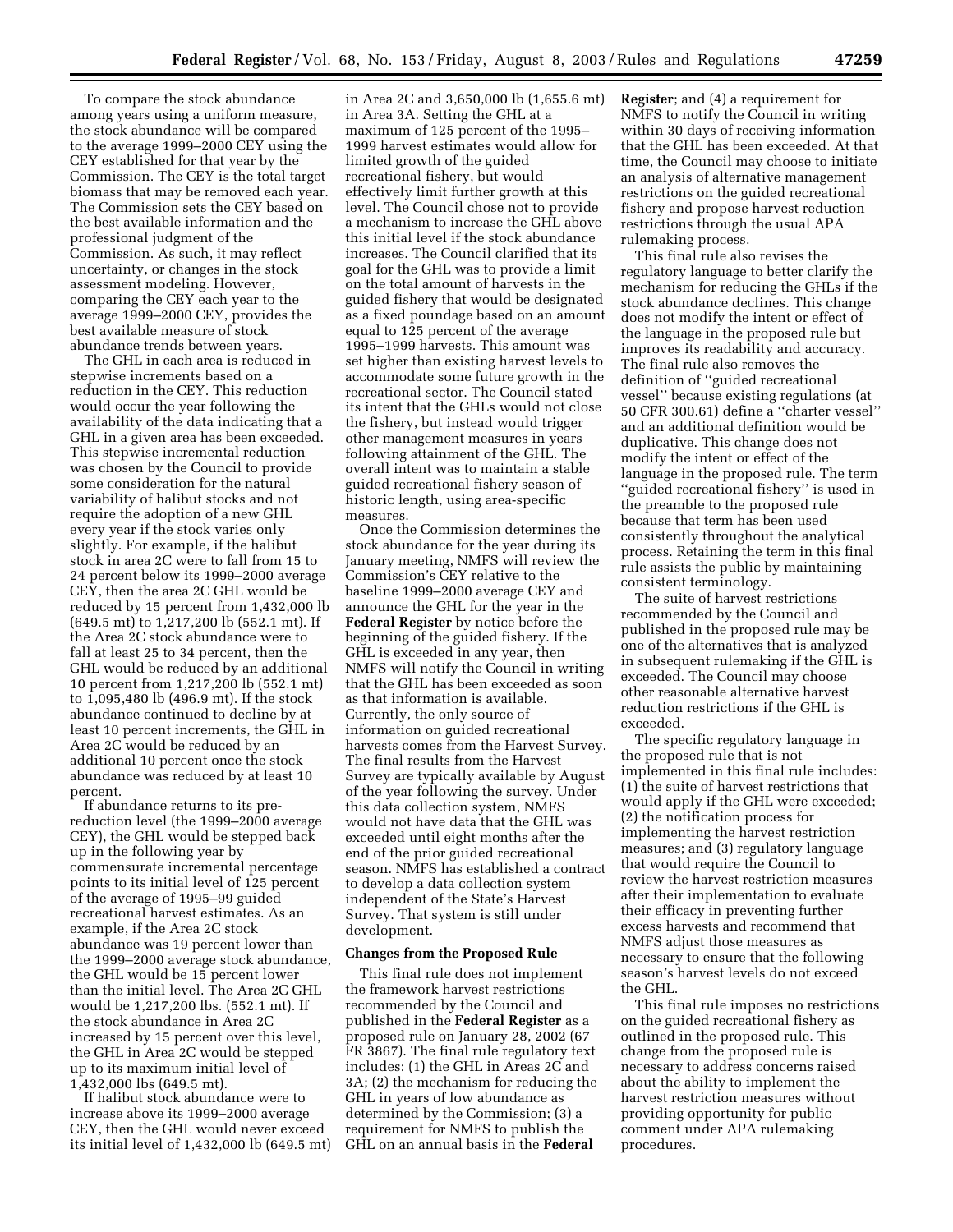The effect of removing this regulatory language in this final rule is to establish the GHL as a notification to the Council for consideration of possible subsequent rulemaking, but not to establish specific harvest restriction measures. While this change substantially modifies the regulatory language in the proposed rule, it does not impose new restrictions on the guided recreational fishery. The only regulatory effect of this action is to codify the GHL policy, require the publication of the GHL on an annual basis in Areas 2C and 3A, and to require NMFS to notify the Council if the GHL is exceeded.

#### **Response to Comments**

The proposed rule was published in the **Federal Register** on January 28, 2002 (67 FR 3867), and invited public comments until February 27, 2002. NMFS received 241 public comments.

#### *Letters Supporting the Proposed Rule*

NMFS received 228 letters that supported, either in whole or in part, the adoption of the proposed rule to implement a GHL and associated management measures for the guided halibut fishery. These comments do not provide specific suggestions or comments on modifying the proposed rule, but urge its Secretarial approval. Therefore, the supportive comments summarized are not individually addressed and responded to in this action.

Many of the public comments supporting the proposed rule are form letters from individual commercial fishermen that urge NMFS to approve the proposed rule. Approximately half of these letters also contain personalized information on the specific nature of the individual's commercial fishing operation and how that individual would be harmed if the proposed rule were not adopted. NMFS received seven letters that support the adoption of the proposed rule from organizations representing fishermen or processors. NMFS also received one petition signed by 69 individuals supporting the GHL proposed rule. The individuals signing the petition indicated they owned or operated vessels primarily homeported in Homer, Alaska. Based on a review of the names on the petition, most of these individuals did not submit separate personal letters.

NMFS received three letters from resident sport anglers who expressed support for the GHL as a means to control effort in the fishery and ensure sport fishing opportunities for local residents. One commercial fisherman and guided recreational lodge owner catering to guided recreational fishery

clients also expressed support for the GHL proposed rule as a means to curtail effort that could adversely affect his lodge operations.

The principal reasons given for supporting the proposed rule in these letters were that it would:

(1) Establish an equitable allocation between sport and commercial harvests;

(2) Provide additional security for commercial fishermen who have invested in the IFQ Program and believe that they should be provided a stable percentage of the total halibut resource; and

(3) Provide a control on guided recreational fishery harvests in nearshore waters that are used by smaller commercial vessels.

Many of the letters noted that commercial fishermen have made substantial investments in the IFQ program and the lack of controls on guided recreational fishery harvests will compromise their investment because no explicit controls exist on the future growth of the guided recreational harvests relative to the commercial fishery. Other letters noted that consumers would benefit from a healthy commercial resource and not all individuals can afford a guided fishing experience if they want to eat Pacific halibut from Alaska. Several letters indicated that the value of commercial fisheries extends to the numerous services (e.g., grocery stores, supply stores) that commercial fisheries support in small rural communities. Other letters noted that localized depletion by guided recreational vessels is a concern and must be controlled. Some letters mention that guided recreational operators are in fact ''commercial fishermen'' because they derive their income by their ability to find fish for their clients to harvest. Several letters indicate that the Council process that resulted in the recommendation to adopt a GHL for the guided recreational fishery fleet was a long, open process, that allowed ample public participation.

Generally, these letters express support for the Secretary's decision to publish the proposed rule and proceed with the GHL. A number of the comments are no longer pertinent given the restructuring of the final rule to remove the frameworked harvest restrictions.

#### *Letters Opposing the Proposed Rule*

NMFS received 12 letters opposing the establishment of a GHL. The authors of all of these letters identified themselves as guided recreational fishermen. Writers of these 12 letters

made 10 unique comments on the proposed rule.

Most of these comments specifically address the harvest restriction measures that were part of the proposed rule but are not included in this final rule. These comments may no longer be pertinent given the removal of the harvest restriction framework.

*Comment 1:* The guided recreational fishery harvests comprise a relatively small portion of overall harvest of halibut in Areas 2C and 3A. The percentage of harvest is not increasing, and controls or other limits on the guided fishery are not needed.

*Response:* This rule does not impose any restrictions on the guided fishery, but serves to notify the public of the GHLs on an annual basis and to notify the Council when the GHL is exceeded. The Council recommended that NMFS allocate resources between the guided recreational and commercial sectors to address longstanding concerns raised by the absence of a specific allocation of the halibut resource to the guided recreational sector. Although this rule does not directly implement harvest restrictions, establishing an upper limit of harvest for the guided recreational fishery is appropriate and necessary if the commercial and guided recreational fleets wish to maintain the existing harvest distributions between these sectors.

The GHL was explicitly designed to allow a limited degree of growth in the guided recreational fishery without reallocating the historic distribution of harvests between the commercial and recreational sectors. The guided fishery has not yet met or exceeded the proposed GHL in either Area 2C or 3A.

*Comment 2:* Guided recreational fishery operations provide a greater economic benefit to Alaska and rural communities than the commercial fishery and the GHL would impede this economic benefit and the exercise of free-markets.

*Response:* This analysis is provided in the EA/RIR/IRFA, and indicates that the relative economic impacts of implementing harvest restrictions may vary depending on the measures used, area, and particular aspects of the fishery operation. This analysis did not explicitly indicate that guided recreational fishery operations uniformly provided a greater economic benefit to Alaska and rural communities. This final rule does not impose harvest restrictions on the guided fishery, however, and is not expected to have a direct economic effect on the guided fishery.

NMFS considered the economic effects of this regulation, among other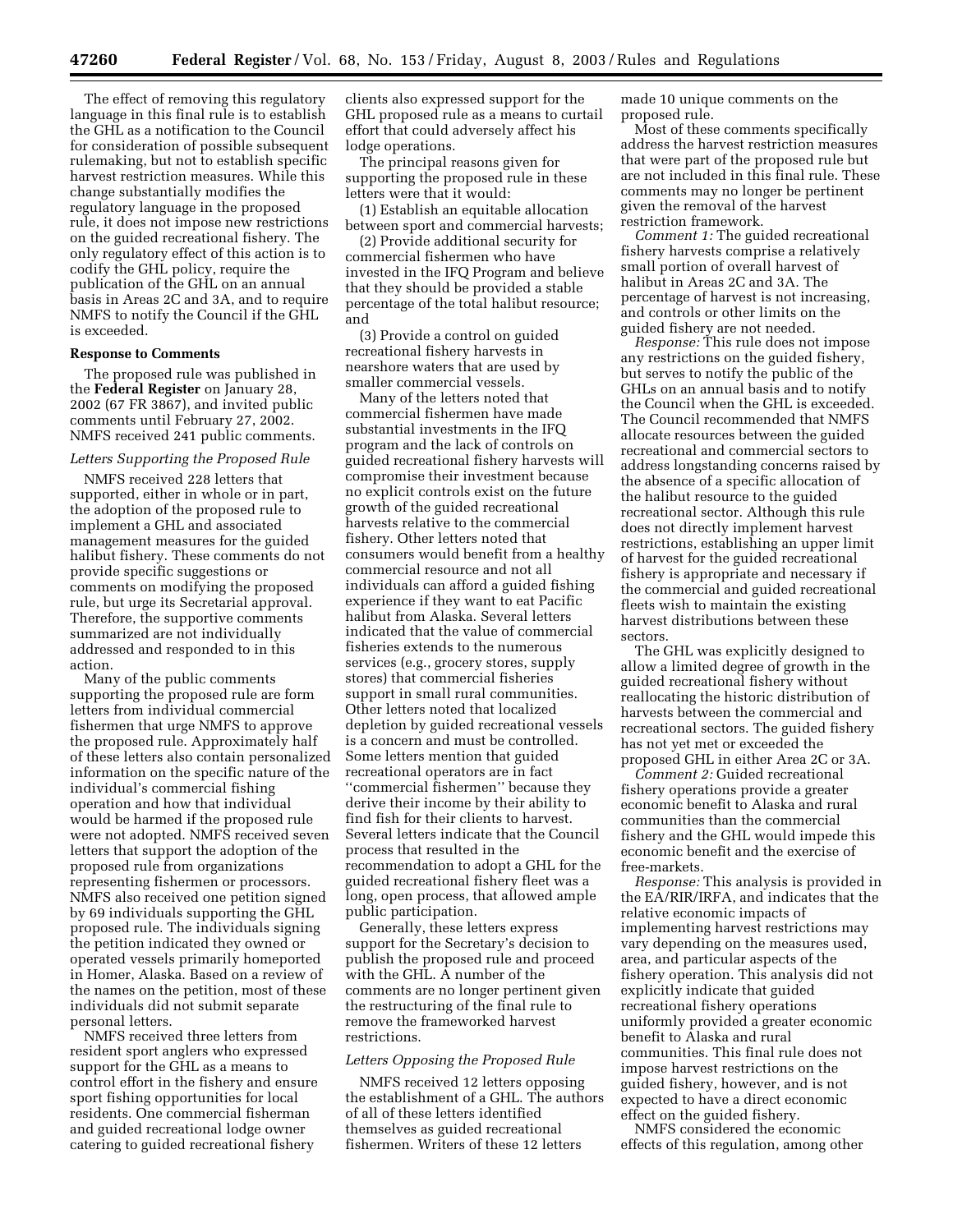factors. Economic value of the fishery is one basis for making an allocation decision, but not the only consideration. The Halibut Act requires consideration of a range of factors when recommending new management measures, such as the GHL, that allocate or assign halibut fishing privileges among various United States fishermen. The Halibut Act requires that such allocation shall be fair and equitable to all such fishermen, based upon the rights and obligations in existing Federal law, reasonably calculated to promote conservation, and carried out in such manner that no particular individual, corporation, or other entity acquires an excessive share of the halibut fishing privileges.

*Comment 3:* The GHL will not conserve the resource. The EA/RIR/ IRFA prepared for the GHL proposed rule states that ''the [Commission] has determined that resource conservation is not a factor in such allocative decisions,'' and by implication establishing a GHL based on concerns about possible localized depletion of the halibut resource are inappropriate.

*Response:* In 1993, the Council became concerned about both localized depletion and ''the potential reallocation of greater percentages of the CEY from the IFQ fishery to the guided recreational fishery ''(*See* 67 FR 3867, January 28, 2002). While the EA/RIR/ IRFA notes that ''the effect on the halibut resource of allocating halibut between user groups is negligible,'' it also notes that ''if there was a resource conservation concern, the [Commission] would be the responsible management body, however, since this is an allocative issue, the management responsibility is delegated to the Council.''

The EA/RIR/IRFA notes that ''while there may be biological concerns associated with localized depletion of halibut stocks, the guided recreational fishery sector may not be the only contributor to localized depletions. In summary, none of the alternatives would be expected to have a significant impact on the environment.'' This indicates that the basis for this action is largely one based on concerns for allocation and that the potential effect of this action on the environment is not significant. The commenter correctly notes that the EA/RIR/IRFA does not provide conclusive evidence of localized depletion attributable to the guided recreational fleet.

Although concerns about the potential effects of the guided fishery on localized depletion of halibut stocks may have diminished over the past several years while the Council considered this action

and NMFS developed this final rule, the allocative concerns have not. The Council and NMFS have the authority and responsibility to address allocation concerns. This rule addresses those concerns by establishing a mechanism for notifying the Council that it may wish to consider additional rulemaking to restrict the guided recreational fleet if the GHL is exceeded.

*Comment 4:* The GHL could constrain harvests and force guided recreational fishery vessels to target other stocks (e.g., salmon and lingcod) that may be fully exploited. The EA/RIR/IRFA notes that ''other species of salmon, as well as rockfish and lingcod stocks would be impacted if guided recreational fishery operators increased their fishing effort on these stocks in response to a GHL on halibut. ADF&G has expressed conservation concerns for lingcod and rockfish stocks in most areas of Southeast Alaska. Based on these concerns the Board has adopted very restrictive regulations for yelloweye rockfish in the Sitka and Ketchikan areas and for lingcod in the Sitka area. Increased exploitation by the guided sector due to a GHL would add to these conservation concerns.''

*Response:* The implementation of the GHL without any regulatory restrictions would not be expected to have any distributional effects on the guided fishery fleet, and is not expected to have a significant effect on the human environment. Additionally, ADF&G and the Board may choose to implement additional management measures if the implementation of the GHL is perceived to have an adverse effect on state managed resources. At the time that any additional management measures are developed, those considerations may be addressed.

*Comment 5:* The GHL proposed rule contradicts NMFS' commitment to promote recreational fisheries under E.O. 12962. (E.O. directing Federal agencies to enhance recreational fishing opportunities).

*Response:* This rule does not diminish that productivity or countermand the intent of E.O. 12962. Because this final rule does not impose any regulatory restrictions on the guided recreational fishery it would not limit or otherwise curtail participation in the guided recreational fishery. E.O. 12962 was signed in 1995, and directs Federal agencies to improve the quantity, function, sustainable productivity, and distribution of aquatic resources for increased recreational fishing opportunities ''to the extent permitted by law and where practicable.'' This E.O. does not diminish NMFS' responsibility to address allocation

issues, nor does it require that NMFS or the Council limit their ability to manage recreational fisheries. E.O. 12962 provides guidance to NMFS to improve the potential productivity of aquatic resources for recreational fisheries.

*Comment 6:* The Council developed the proposed rule without any consideration of analysis of potential socio-economic impacts.

*Response:* The EA/RIR/IRFA analyzes, among other issues, the socio-economic impacts of the proposed rule for the GHL and the associated harvest restriction measures. This analysis addresses the potential socio-economic impacts of the GHL proposed rule using the best available data. The FRFA prepared for this final rule reviews the economic effects of this final rule.

*Comment 7:* Public access to the resource will be diminished by the implementation of the GHL.

*Response:* This rule does not limit guided recreational harvests or public access to fishery resources. This rule serves only to notify the public on an annual basis of the GHLs in Areas 2C and 3A, to codify the GHL policy and to provide a mechanism for NMFS to notify the Council once the GHL has been exceeded.

*Comment 8:* The accuracy of the Logbook data used to determine the GHL is suspect, should not have been used in this process, and should not be used in any future management decisions. The author of the letter notes that in a September 2001 memorandum, ADF&G raised some concerns about the use of Logbook data for management purposes.

*Response:* The GHL is based on 125 percent of the average of 1995–1999 guided recreational harvests using data gathered from the ADF&G Harvest Survey. The GHL is not based on data from the Logbook. The Harvest Survey is considered accurate for purposes of estimating guided recreational harvests on a fleetwide basis. ADF&G is no longer collecting data on halibut harvests using the Logbook. Fleetwide harvests would be monitored relative to the GHL using the Harvest Survey. Because this rule does not implement harvest restriction measures, data from the Logbook would not be used to implement this final rule. NMFS currently is reviewing alternative means of gathering data for collecting data and monitoring harvests in the guided recreational fleet for other management purposes.

*Comment 9:* The absence of Logbook data will not allow NMFS to implement any possible GHL restrictions without a two-year delay, which is unacceptable.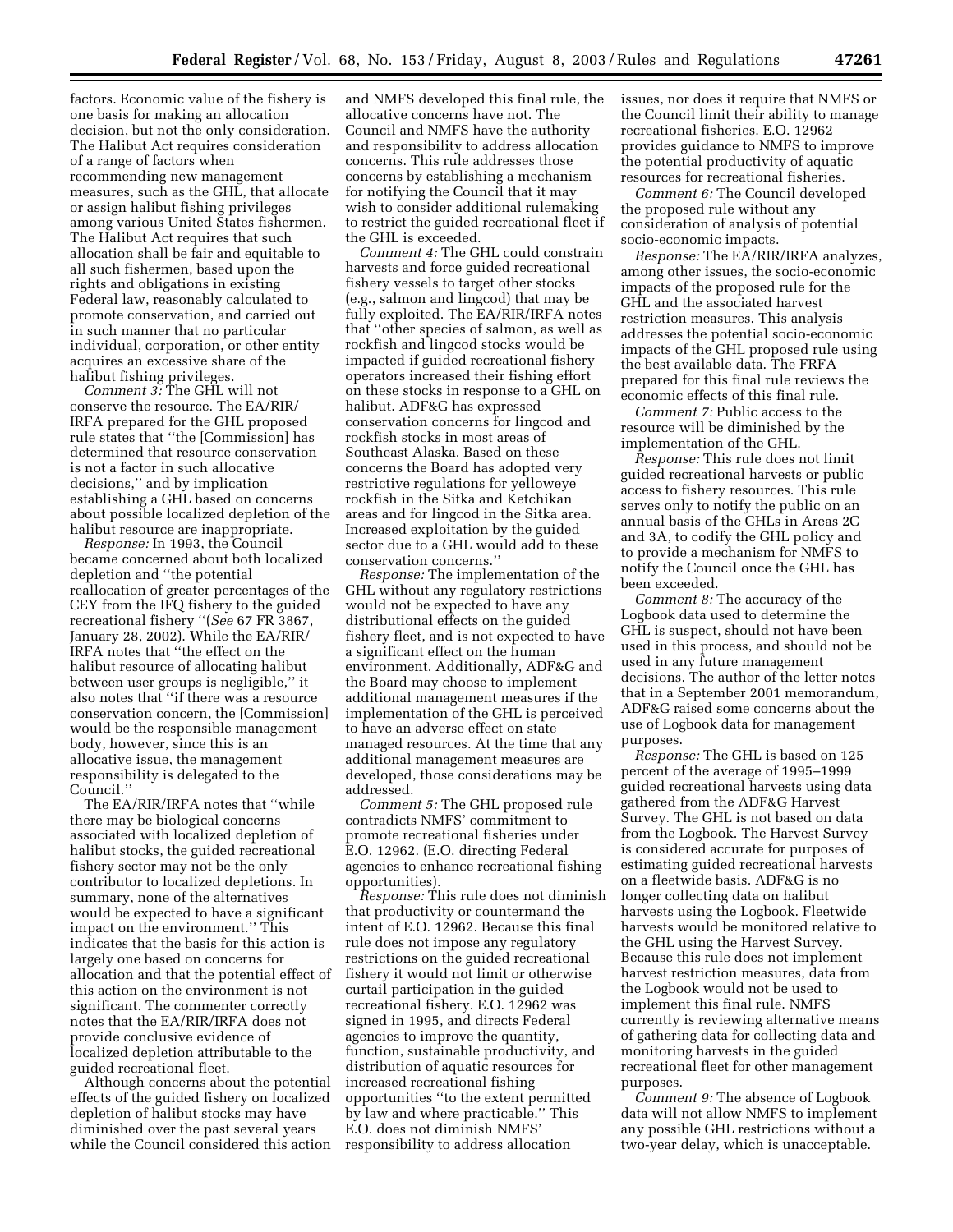*Response:* The EA/RIR/IRFA indicated that the Harvest Survey could be used and the one-year lag between the end of the fishing season and availability of that year's harvest data was anticipated as was the possibility that it would take up to two years for management measures to be implemented. This final rule does not implement harvest restrictions and Logbook data are not required for monitoring fleetwide harvests. NMFS currently is reviewing alternative data collection methods for the guided recreational fleet and reduce this delay between exceeding the GHL and notification of the Council. These data collection methods would supplement the existing Harvest Survey and provide additional information on fleetwide and individual vessel harvests.

*Comment 10:* The proposed rule does not provide a mechanism for the GHL to increase if the stocks increase and therefore limits guided recreational harvests if halibut abundance increases. This would limit the guided recreational fleet to a smaller percentage of the overall available exploitable biomass relative to the commercial fleet. The GHL should be modified to increase during periods of higher stock abundance.

*Response:* The goal for the GHL is to provide a limit on the total amount of harvests in the guided fishery that would be designated as a fixed poundage based on an amount equal to 125 percent of the average 1995–1999 harvests. This amount was set higher than existing harvest levels to accommodate some future growth in the recreational sector. The intent is not to close the fishery, but additional management measures may be triggered in years following attainment of the GHL. The overall intent was to maintain a stable guided recreational fishing season of historic length, using areaspecific measures.

The GHL is not a fixed percentage of the total halibut biomass available for exploitation and it was not envisioned that the GHL would increase if stock abundance increased. The decision to fix the GHL at a maximum level with some reduction in the GHL as stock abundance decreases was based on several factors including: (1) Halibut are believed to be at high abundance but are declining, according to recent Commission stock assessments, making it unlikely that stock abundance will increase; (2) the current level of harvests by the guided recreational sector are below the GHLs in both Area 2C and 3A; and (3) public comment received during the Council deliberations advocated setting the GHL as a fixed

poundage that would be adjusted in a stepwise fashion if abundance decreases.

Based on these factors, the GHL is not designed to increase if stock abundance increases. However, this final rule does not impose specific harvest restrictions if the GHL is exceeded. If stock abundance does increase and the GHL is exceeded in a specific area, then the Council can review the appropriateness of pursuing additional subsequent rulemaking at that time, including a review of the mechanism used to set the GHL.

### *State Comments on the Proposed Rule*

The ADF&G also provided written comments on the proposed rule.

*Comment 1:* The description of CEY in the preamble to the proposed rule as it relates to total allowable harvests is incorrect.

*Response:* The preamble to the proposed rule described the CEY as a specific allocation to the commercial fishery, which is not accurate. The statement in the preamble to this final rule has been corrected to more accurately describe CEY as an estimate of the total allowable harvests, including harvests by the guided fishery, sport anglers, and as bycatch in other fisheries.

*Comment 2:* The preamble to the proposed rule does not adequately define how stock biomass is defined. Differences exist between the Commission model estimates of CEY and the setline CEY actually approved by the Commission for the commercial fishery. These differences could affect how stock abundance is measured and applied relative to the GHL.

*Response:* The Commission determines the total biomass based on a variety of model estimates, data sources, and consideration of uncertainty in the model estimates. The proposed rule did not specify the particular method that would be used to estimate changes in stock biomass and model estimates may vary among years. An appropriate measure is the CEY. The CEY is a numerical determination of the amount of biomass available for total removals (i.e., harvests, bycatch) from the fishery.

The CEY incorporates uncertainty that may exist in the fishery stock assessment models and may vary from the stock assessment models based on the professional judgment of the Commission. The CEY reflects the amount of biomass available for harvest on an annual basis and is therefore a reasonable proxy for comparing stock abundance on an interannual basis. The CEY is distinct from the ''setline CEY'' which is the specific catch limit for the

commercial fishery, and is a portion of the overall CEY. The final rule has been modified from the proposed rule to clarify that the CEY will be used as the means for comparing stock abundance among years.

*Comment 3:* The proposed rule does not specifically address localized depletion concerns that are described in the Council's Problem Statement which guided the development of this proposed rule. The proposed rule does not address these concerns because the GHL and associated harvest restriction measures would apply on an area-wide basis.

*Response:* This action does not directly resolve all of the problems raised in the Problem Statement adopted by the Council. This final rule does not impose harvest restrictions and the specific management measures which may address any possible localized depletion would need to be developed by additional future rulemaking.

At the time the Council developed the Problem Statement, it was concerned about the potential adverse effects of localized depletion and cited localized depletion as well as allocation debates as problems in the management of the guided halibut fishery. The EA/RIR/ IRFA indicated that localized depletion may not be as great of a concern as originally assumed. Allocation issues also are addressed by the proposed rule. Because this final rule does not impose harvest restriction measures, it would not address potential localized depletion.

*Comment 4:* The preamble to the proposed rule does not provide adequate consideration of overall economic efficiency and the impact of this rule on the guided recreational halibut fishery.

*Response:* The preamble to the proposed rule notes that the Council prepared an EA/RIR/IRFA that examines the economic effect of this rule. The EA/ RIR/IRFA notes that the economic effects on the guided recreational fishery were calculated with the best available data which was limited for some aspects of the analysis. The preamble to the proposed rule provides a brief review of the effects of this action on economic efficiency. The preamble to the proposed rule refers the reader to the EA/RIR/IRFA for additional discussion. An FRFA was prepared and it addresses the economic impacts of this final rule.

*Comment 5:* Logbook data should not be used for the estimation of harvests or management of the guided recreational fishery.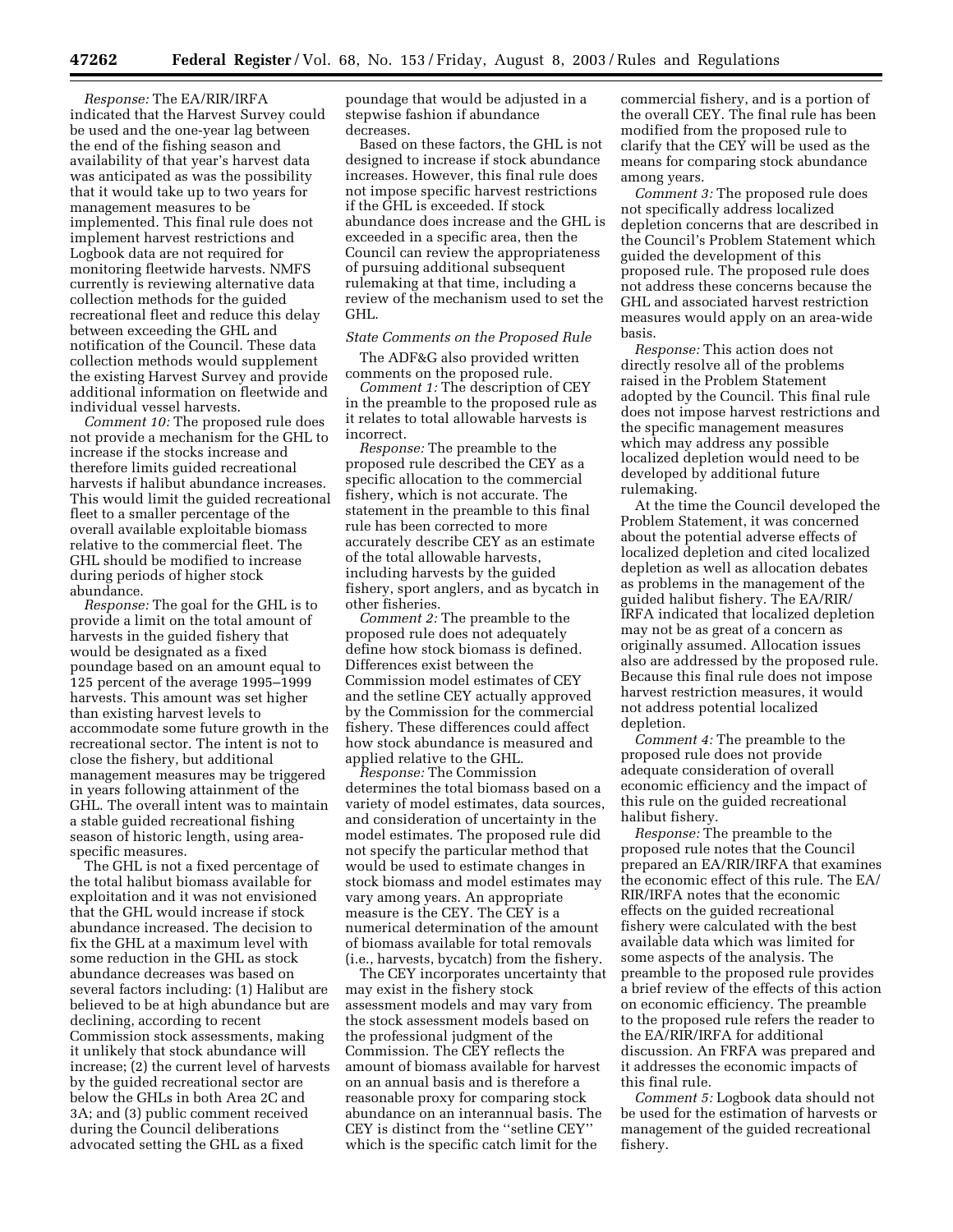*Response:* This final rule does not rely on the Logbook for monitoring the GHL. The Harvest Survey will be used to estimate annual harvests by the guided recreational fleet since the Logbook no longer collects data on halibut harvest in the guided recreational fleet. NMFS is exploring the development of a data collection system to augment the Harvest Survey. This final rule does not implement harvest restrictions and data on individual vessel harvests are not required at this time.

*Comment 6:* The mechanism for implementing the harvest restriction measures without the use of the Logbook for monitoring and enforcement is unclear.

*Response:* This final rule does not impose harvest restrictions on the guided recreational fleet. As stated earlier, NMFS is in the process of developing a new data collection program for the guided recreational fishery. That program could be used if the Council were to recommend, and the Secretary were to adopt, any additional management measures during subsequent rulemaking.

#### **Classification**

Included in this final rule is the Final Regulatory Flexibility Analysis (FRFA) that contains the items specified in 5 U.S.C. 604(a). The FRFA consists of the IRFA, the comments and responses to the proposed rule, and the analyses completed in support of this action. A copy of the IRFA is available from the Council (*see* **ADDRESSES**). The preamble to the proposed rule included a detailed summary of the analyses contained in the IRFA, and that discussion is not repeated in its entirety here.

#### **Statement of Objective and Need**

A description of the reasons why this action is being considered, and the objectives of and legal basis for this action are contained in the preamble to the proposed rule and are not repeated here.

### **Summary of Significant Issues Raised in Public Comments**

Comments received prior to the close of the comment period for the proposed rule focused on a range of issues. Specifically, many comments addressed issues related to the implementation of a framework of harvest restriction measures which are no longer a part of this final rule. These comments are addressed in detail in the preamble. For a summary of the comments received, refer to the section above titled ''Comments and Responses.''

# **Description and Estimate of Number of Small Entities to Which the Rule Will Apply**

A description and estimate of the number of small entities to which the rule will apply is provided in the IRFA and IRFA summary contained in the Classification section of the proposed rule and is not repeated here. The final rule has been modified from the proposed rule and the number of small entities to which the rule will apply has been affected by these changes. As noted in the preamble, no entities are directly regulated by this action. This action serves as a notification for the public and the Council that a specific harvest level has been reached. NMFS provides this notification process and no small entities are regulated once a GHL is reached without additional action by the Council and NMFS. This FRFA is being undertaken because an IRFA was prepared for the proposed rule which contained measures that would have regulated small entities. Those measures are no longer part of this final rule.

### **Description of Projected Reporting, Recordkeeping, and Other Compliance Requirements**

A description of projected reporting, recordkeeping, and other compliance requirements is provided in the IRFA and IRFA summary contained in the Classification section of the proposed rule and is not repeated here.

### **Steps Taken to Minimize Economic Impacts on Small Entities**

This rule would (1) establish the GHL in Areas 2C and 3A; (2) describe the mechanism for reducing the GHL in years of low abundance as determined by the Commission; (3) establish a requirement for NMFS to publish the GHL on an annual basis in the **Federal Register**; and (4) require NMFS to notify the Council in writing within 30 days of receiving information that the GHL has been exceeded. The potential economic impacts of these measures are described in detail in the IRFA and IRFA summary contained in the classification section of the proposed rule and in the preamble of this final rule. This action does not directly regulate small entities and would not have an impact on those entities. No measures were taken to reduce impacts on small entities beyond those already taken with the development of alternatives in the IRFA. The IRFA considered an alternative that would have maintained the status quo. The regulatory effect described in this action is effectively the same as the no

action alternative developed in the IRFA.

NMFS is not aware of any alternatives in addition to those considered in this action that would accomplish the objectives of the Magnuson-Stevens Act and other applicable statutes while further minimizing the economic impact of the rule on small entities. The impact on small entities under this action is the same as the status quo for the small entities in the Pacific halibut and sablefish IFQ fisheries and the guided halibut recreational fishery.

The IRFA analyzed alternatives that would have established a series of frameworked harvest restriction measures as well as a moratorium on new participants to the guided recreational halibut fishery as well as the no-action alternative. The no action alternative would have resulted in no changes to existing fishing patterns by the guided recreational fleet. This alternative was not chosen, however, in order to implement the GHL policy and notification process described in this proposed rule. The net economic effect of this action is the same as the no action alternative. The analysis supporting this statement is provided in the IRFA and is not repeated here.

The IRFA also examined an alternative that would have implemented a series of frameworked harvest restriction measures if a GHL were exceeded. This alternative would have been expected to result in more significant economic impacts on guided recreational vessels than the action being implemented. The analysis supporting this statement is provided in the IRFA and is not repeated here.

The IRFA also examined an alternative that would have implemented a moratorium on new participants in the guided recreational fishery. This alternative would have been expected to result in more significant economic impacts on guided recreational vessels than the action being implemented. The analysis supporting this statement is provided in the IRFA and is not repeated here.

### **Small Entity Compliance Guide**

Section 212 of the Small Business Regulatory Enforcement Fairness Act of 1996 states that, for each rule or group of related rules for which an agency is required to prepare a FRFA, the agency shall publish one or more guides to assist small entities in complying with the rule, and shall designate such publications as ''small entity compliance guides.'' The agency shall explain the actions a small entity is required to take to comply with a rule or group of rules. This paragraph serves